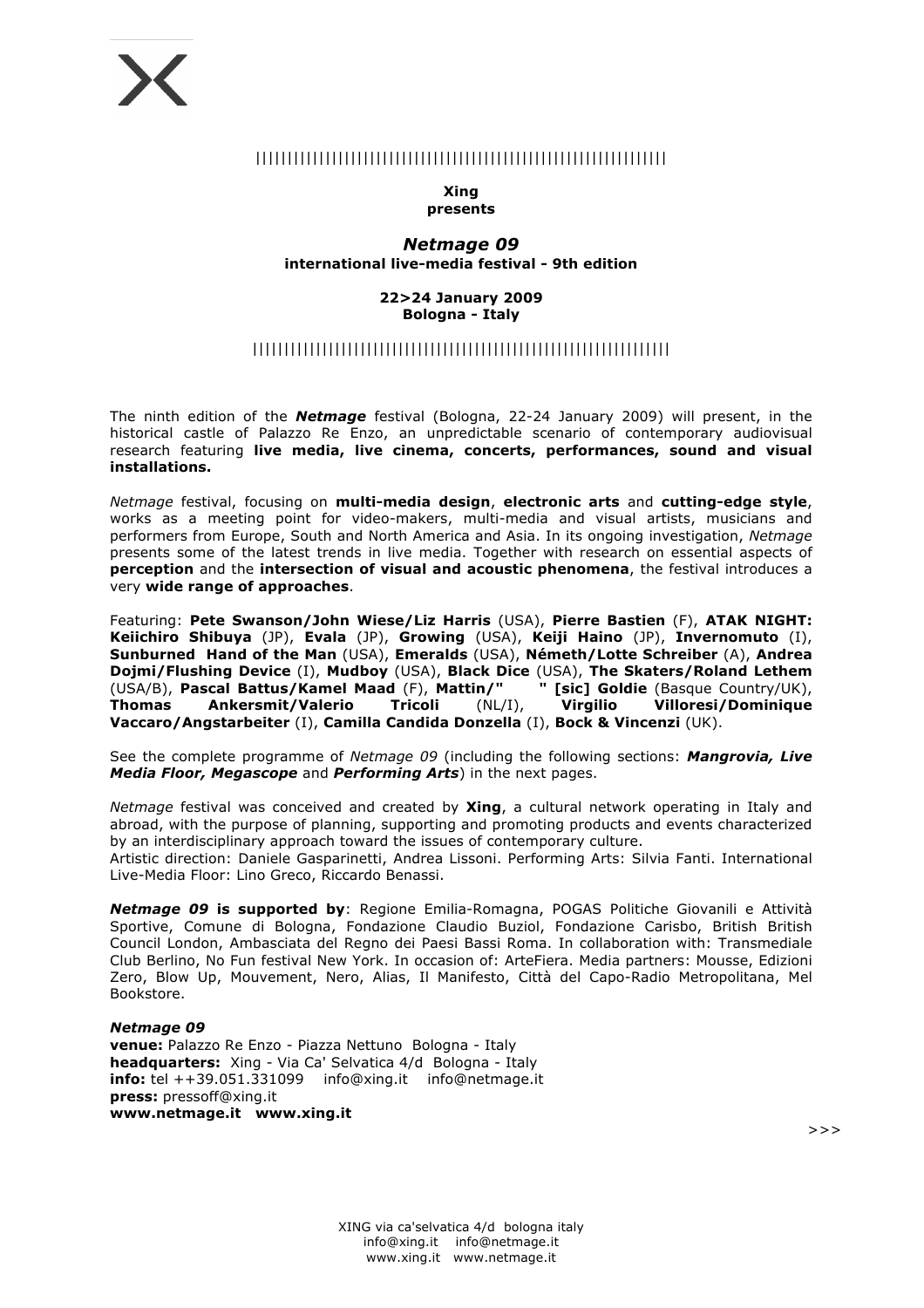# |||||||||||||||||||||||||||||||||||||||||||||||||||||||||||||||||

#### **Xing presents**

# *Netmage 09*

**international live-media festival - 9th edition**

## **22>24 January 2009 Palazzo re Enzo - Bologna**

# ||||||||||||||||||||||||||||||||||||||||||||||||||||||||||||||||||

# **PROGRAM**

# **Thursday 22 Jan**

**Mesmerizing Show (Performing Arts) 8 pm**  Bock & Vincenzi (UK) *The Infinite Pleasures of the Great Unknown*

# **Megascope**

**9 pm + 11 pm** Virgilio Villoresi/Dominique Vaccaro/Angstarbeiter (I) *Eclissi*

# **Mangrovia**

**10.30 pm** Camilla Candida Donzella (I) Pete Swanson/John Wiese/Liz Harris (USA) Emeralds (USA) Keiji Haino (JP)

# **Friday 23 Jan**

# **Mesmerizing Show (Performing Arts)**

**8 pm**  Bock & Vincenzi (UK) *The Infinite Pleasures of the Great Unknown*

#### **Megascope 9 pm + 11 pm**

Virgilio Villoresi/Dominique Vaccaro/Angstarbeiter (I) *Eclissi*

# **Live Media Floor**

**10.30 pm** Pierre Bastien (F) *Kinetic Syncopators* The Skaters (USA) play *Le Vampire de la Cinémathèque* by Roland Lethem (B) Growing (USA) ATAK NIGHT: Keiichiro Shibuya (JP), Evala (JP)

# **Mangrovia**

**12 pm** *Village Oblivia* Invernomuto (I) with Sunburned Hand of the Man (USA)